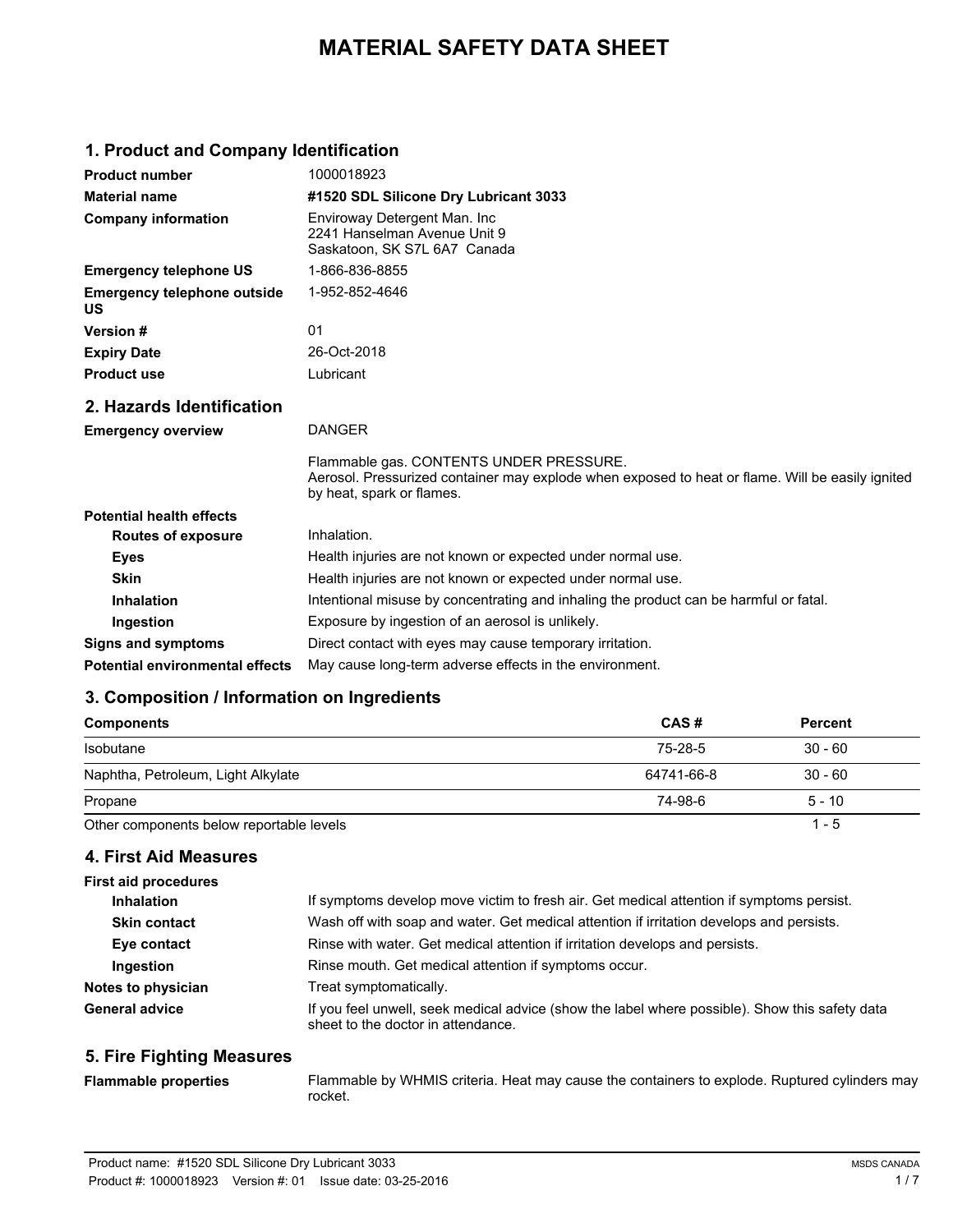| 6. Accidental Release Measures                                     |                                                                                                                                                                                                                                                                                                                                                                                                                                                                                                                                                          |  |
|--------------------------------------------------------------------|----------------------------------------------------------------------------------------------------------------------------------------------------------------------------------------------------------------------------------------------------------------------------------------------------------------------------------------------------------------------------------------------------------------------------------------------------------------------------------------------------------------------------------------------------------|--|
| <b>Hazardous combustion</b><br>products                            | Not available.                                                                                                                                                                                                                                                                                                                                                                                                                                                                                                                                           |  |
| <b>Sensitivity to mechanical</b><br>impact                         | Not available.                                                                                                                                                                                                                                                                                                                                                                                                                                                                                                                                           |  |
| <b>Explosion data</b><br><b>Sensitivity to static</b><br>discharge | Not available.                                                                                                                                                                                                                                                                                                                                                                                                                                                                                                                                           |  |
|                                                                    |                                                                                                                                                                                                                                                                                                                                                                                                                                                                                                                                                          |  |
| <b>Specific methods</b>                                            | Cool containers exposed to flames with water until well after the fire is out.                                                                                                                                                                                                                                                                                                                                                                                                                                                                           |  |
| <b>Fire fighting</b><br>equipment/instructions                     | Firefighters must use standard protective equipment including flame retardant coat, helmet with<br>face shield, gloves, rubber boots, and in enclosed spaces, SCBA. Do not direct water at source of<br>leak or safety devices as icing may occur. Containers should be cooled with water to prevent vapor<br>pressure build up. For massive fire in cargo area, use unmanned hose holder or monitor nozzles, if<br>possible. If not, withdraw and let fire burn out. Some of these materials, if spilled, may evaporate<br>leaving a flammable residue. |  |
| <b>Protective equipment for</b><br>firefighters                    | Firefighters should wear full protective clothing including self contained breathing apparatus.<br>Structural firefighters protective clothing will only provide limited protection.                                                                                                                                                                                                                                                                                                                                                                     |  |
| <b>Specific hazards arising</b><br>from the chemical               | Contents under pressure. Pressurized container may explode when exposed to heat or flame. Fire<br>may produce irritating, corrosive and/or toxic gases.                                                                                                                                                                                                                                                                                                                                                                                                  |  |
| <b>Protection of firefighters</b>                                  |                                                                                                                                                                                                                                                                                                                                                                                                                                                                                                                                                          |  |
| Unsuitable extinguishing<br>media                                  | Do not use a solid water stream as it may scatter and spread fire.                                                                                                                                                                                                                                                                                                                                                                                                                                                                                       |  |
| Suitable extinguishing<br>media                                    | Water spray.                                                                                                                                                                                                                                                                                                                                                                                                                                                                                                                                             |  |
| <b>Extinguishing media</b>                                         |                                                                                                                                                                                                                                                                                                                                                                                                                                                                                                                                                          |  |

| <b>Personal precautions</b>      | Consider initial downwind evacuation for at least 500 meters (1/3 mile). Keep unnecessary<br>personnel away. Keep people away from and upwind of spill/leak. Keep out of low areas. Many<br>gases are heavier than air and will spread along ground and collect in low or confined areas<br>(sewers, basements, tanks). Do not touch damaged containers or spilled material unless wearing<br>appropriate protective clothing. Ventilate closed spaces before entering them. For personal<br>protection, see section 8 of the MSDS.                                                       |  |
|----------------------------------|-------------------------------------------------------------------------------------------------------------------------------------------------------------------------------------------------------------------------------------------------------------------------------------------------------------------------------------------------------------------------------------------------------------------------------------------------------------------------------------------------------------------------------------------------------------------------------------------|--|
| <b>Environmental precautions</b> | Prevent further leakage or spillage if safe to do so. Do not contaminate water.                                                                                                                                                                                                                                                                                                                                                                                                                                                                                                           |  |
| <b>Methods for containment</b>   | Stop leak if you can do so without risk. If possible, turn leaking containers so that gas escapes<br>rather than liquid. Move the cylinder to a safe and open area if the leak is irreparable. Use water<br>spray to reduce vapors or divert vapor cloud drift. Keep out of low areas. Many gases are heavier<br>than air and will spread along ground and collect in low or confined areas (sewers, basements,<br>tanks). Eliminate all ignition sources (no smoking, flares, sparks, or flames in immediate area).<br>Prevent entry into waterways, sewer, basements or confined areas. |  |
| Methods for cleaning up          | Isolate area until gas has dispersed. Ventilate the area. Should not be released into the<br>environment. Clean up in accordance with all applicable regulations. Stop the flow of material, if<br>this is without risk. For waste disposal, see section 13 of the MSDS.                                                                                                                                                                                                                                                                                                                  |  |
| <b>Other information</b>         | Clean up in accordance with all applicable regulations.                                                                                                                                                                                                                                                                                                                                                                                                                                                                                                                                   |  |
| 7. Handling and Storage          |                                                                                                                                                                                                                                                                                                                                                                                                                                                                                                                                                                                           |  |
| <b>Handling</b>                  | Pressurized container: Do not pierce or burn, even after use. Do not use if spray button is missing<br>or defective. Do not spray on a naked flame or any other incandescent material. Do not smoke<br>while using or until sprayed surface is thoroughly dry. Do not cut, weld, solder, drill, grind, or<br>expose containers to heat, flame, sparks, or other sources of ignition. All equipment used when<br>handling the product must be grounded. Do not re-use empty containers. Use only in<br>well-ventilated areas. Avoid release to the environment.                            |  |
| <b>Storage</b>                   | Level 1 Aerosol.                                                                                                                                                                                                                                                                                                                                                                                                                                                                                                                                                                          |  |
|                                  | Contents under pressure. The pressure in sealed containers can increase under the influence of<br>heat. Do not expose to heat or store at temperatures above 120°F/49°C as can may burst. Do not<br>puncture, incinerate or crush. Do not handle or store near an open flame, heat or other sources of<br>ignition. This material can accumulate static charge which may cause spark and become an<br>ignition source. Store in a well-ventilated place. Keep in an area equipped with sprinklers. Store                                                                                  |  |

away from incompatible materials (see Section 10 of the MSDS).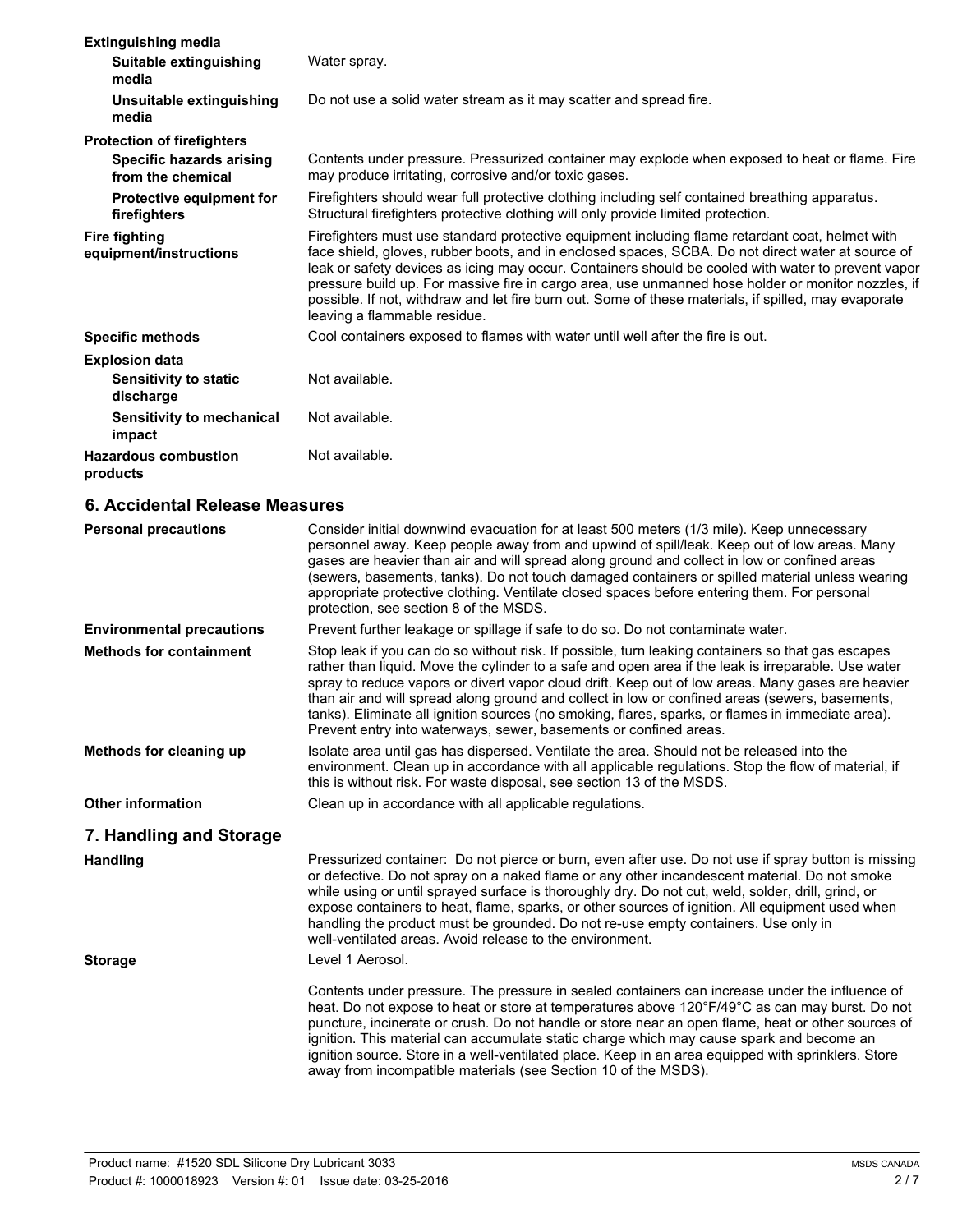### **8. Exposure Controls / Personal Protection**

| <b>Occupational exposure limits</b>                          |                                                                                                                            |                                                                                                               |  |
|--------------------------------------------------------------|----------------------------------------------------------------------------------------------------------------------------|---------------------------------------------------------------------------------------------------------------|--|
| <b>US. ACGIH Threshold Limit Values</b><br><b>Components</b> | <b>Type</b>                                                                                                                | Value                                                                                                         |  |
| Isobutane (CAS 75-28-5)                                      | STEL                                                                                                                       | 1000 ppm                                                                                                      |  |
| <b>Components</b>                                            | Canada. Alberta OELs (Occupational Health & Safety Code, Schedule 1, Table 2)<br><b>Type</b>                               | <b>Value</b>                                                                                                  |  |
| Propane (CAS 74-98-6)                                        | <b>TWA</b>                                                                                                                 | 1000 ppm                                                                                                      |  |
| <b>Components</b>                                            | Canada. Manitoba OELs (Reg. 217/2006, The Workplace Safety And Health Act)<br><b>Type</b>                                  | Value                                                                                                         |  |
| Isobutane (CAS 75-28-5)                                      | <b>STEL</b>                                                                                                                | 1000 ppm                                                                                                      |  |
| <b>Components</b>                                            | Canada. Ontario OELs. (Control of Exposure to Biological or Chemical Agents)<br><b>Type</b>                                | Value                                                                                                         |  |
| Isobutane (CAS 75-28-5)                                      | TWA                                                                                                                        | 800 ppm                                                                                                       |  |
| <b>Components</b>                                            | <b>Type</b>                                                                                                                | Canada. Quebec OELs. (Ministry of Labor - Regulation Respecting the Quality of the Work Environment)<br>Value |  |
| Propane (CAS 74-98-6)                                        | <b>TWA</b>                                                                                                                 | 1800 mg/m3<br>1000 ppm                                                                                        |  |
| <b>Components</b>                                            | US. OSHA Table Z-1 Limits for Air Contaminants (29 CFR 1910.1000)<br><b>Type</b>                                           | <b>Value</b>                                                                                                  |  |
| Propane (CAS 74-98-6)                                        | PEL                                                                                                                        | 1800 mg/m3<br>1000 ppm                                                                                        |  |
| <b>Biological limit values</b>                               | No biological exposure limits noted for the ingredient(s).                                                                 |                                                                                                               |  |
| <b>Engineering controls</b>                                  | General ventilation normally adequate.                                                                                     |                                                                                                               |  |
| Personal protective equipment<br><b>Eye/face protection</b>  | Not normally needed.                                                                                                       |                                                                                                               |  |
| <b>Skin protection</b>                                       | Wear suitable protective clothing.                                                                                         |                                                                                                               |  |
| <b>Respiratory protection</b>                                | If permissible levels are exceeded use NIOSH mechanical filter / organic vapor cartridge or an<br>air-supplied respirator. |                                                                                                               |  |
| <b>Hand protection</b>                                       | Not normally needed.                                                                                                       |                                                                                                               |  |
| 9. Physical & Chemical Properties                            |                                                                                                                            |                                                                                                               |  |
| Appearance                                                   |                                                                                                                            |                                                                                                               |  |
| <b>Physical state</b>                                        | Gas.                                                                                                                       |                                                                                                               |  |
| Form                                                         | Aerosol. Compressed gas.                                                                                                   |                                                                                                               |  |
| Color                                                        | Not available.                                                                                                             |                                                                                                               |  |
| Odor                                                         | Not available.                                                                                                             |                                                                                                               |  |
| <b>Odor threshold</b>                                        | Not available.                                                                                                             |                                                                                                               |  |
| pН                                                           | Not available.                                                                                                             |                                                                                                               |  |

| UUUL UILESIIVIU                                   | <u>ivul avaliault.</u>                                       |
|---------------------------------------------------|--------------------------------------------------------------|
| рH                                                | Not available.                                               |
| Vapor pressure                                    | Not available.                                               |
| Vapor density                                     | Not available.                                               |
| <b>Boiling point</b>                              | -43.78 °F (-42.1 °C) estimated                               |
| <b>Melting point/Freezing point</b>               | Not available.                                               |
| Solubility (water)                                | Not available.                                               |
| <b>Specific gravity</b>                           | 0.29 estimated                                               |
| <b>Relative density</b>                           | Not available.                                               |
| <b>Flash point</b>                                | -155.2 $\degree$ F (-104.0 $\degree$ C) Propellant estimated |
| Flammability limits in air,<br>upper, % by volume | 6.2 % estimated                                              |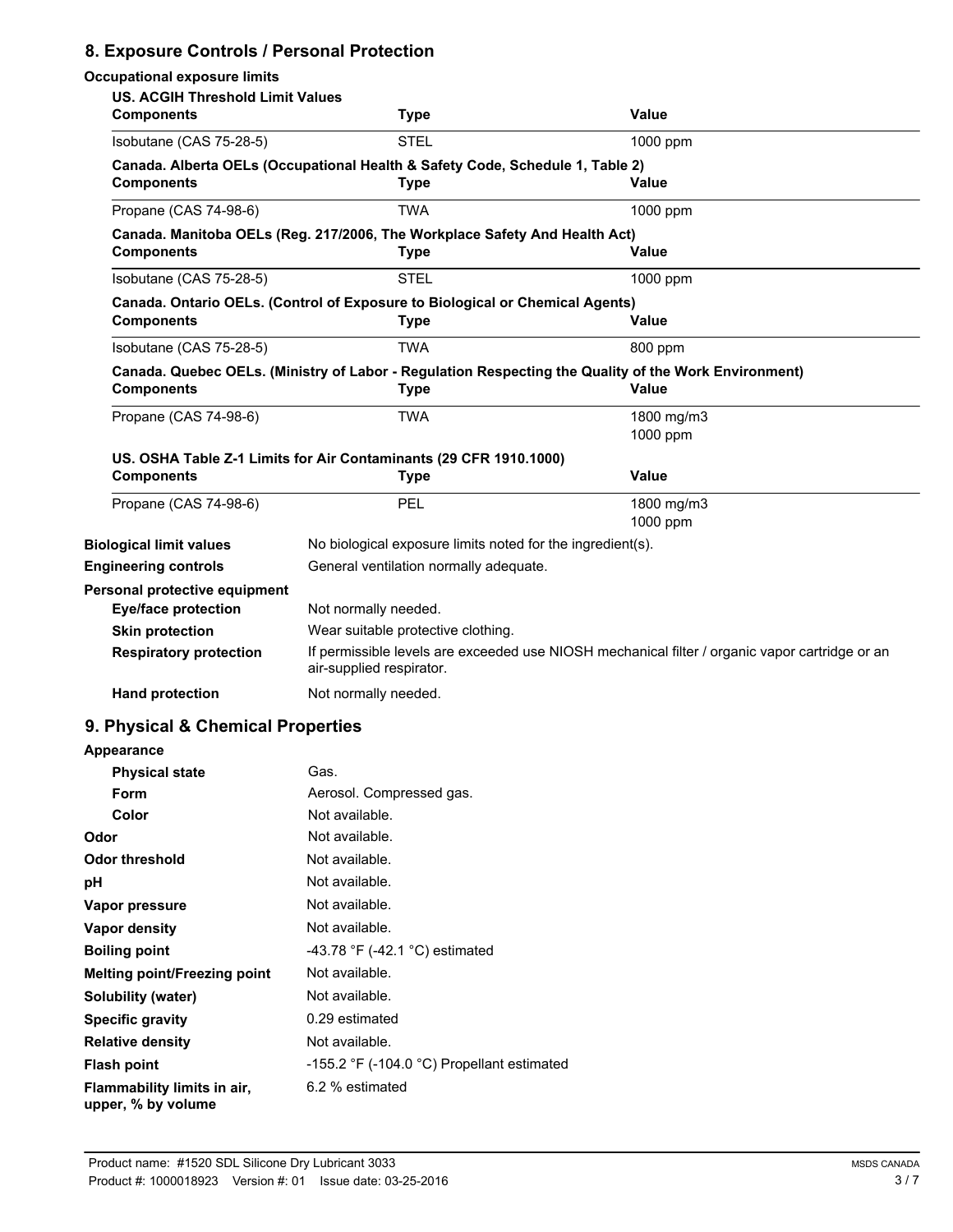| Flammability limits in air,<br>lower, % by volume | 0.9 % estimated           |
|---------------------------------------------------|---------------------------|
| <b>Auto-ignition temperature</b>                  | 743 °F (395 °C) estimated |
| <b>Evaporation rate</b>                           | Not available.            |
| <b>Percent volatile</b>                           | 50 % estimated            |
| <b>Partition coefficient</b><br>(n-octanol/water) | Not available.            |
| Other data                                        |                           |
| Flammability (solid, gas)                         | Flammable gas.            |
| <b>Heat of combustion (NFPA)</b><br>30B)          | 22.31 kJ/g estimated      |

## **10. Chemical Stability & Reactivity Information**

| Reactivity                                   | The product is stable and non-reactive under normal conditions of use, storage and transport.                                                     |  |  |
|----------------------------------------------|---------------------------------------------------------------------------------------------------------------------------------------------------|--|--|
| <b>Chemical stability</b>                    | Risk of explosion.                                                                                                                                |  |  |
| <b>Conditions to avoid</b>                   | Aerosol containers are unstable at temperatures above 49°C. Avoid temperatures exceeding the<br>flash point. Contact with incompatible materials. |  |  |
| Incompatible materials                       | Strong oxidizing agents. Nitrates. Fluorine. Chlorine.                                                                                            |  |  |
| <b>Hazardous decomposition</b><br>products   | No hazardous decomposition products are known.                                                                                                    |  |  |
| <b>Possibility of hazardous</b><br>reactions | Hazardous polymerization does not occur.                                                                                                          |  |  |

### **11. Toxicological Information**

| <b>Toxicological data</b> |                                                     |                        |
|---------------------------|-----------------------------------------------------|------------------------|
| <b>Components</b>         | <b>Species</b>                                      | <b>Test Results</b>    |
| Isobutane (CAS 75-28-5)   |                                                     |                        |
| <b>Acute</b>              |                                                     |                        |
| Inhalation                |                                                     |                        |
| <b>LC50</b>               | Mouse                                               | 1237 mg/l, 120 Minutes |
|                           |                                                     | 52 %, 120 Minutes      |
|                           | Rat                                                 | 1355 mg/l              |
|                           | Naphtha, Petroleum, Light Alkylate (CAS 64741-66-8) |                        |
| <b>Acute</b>              |                                                     |                        |
| <b>Dermal</b>             |                                                     |                        |
| LD50                      | Rabbit                                              | > 1900 mg/kg, 24 Hours |
| Inhalation                |                                                     |                        |
| <b>LC50</b>               | Rat                                                 | > 5000 mg/m3, 4 Hours  |
|                           |                                                     | > 4980 mg/m3           |
|                           |                                                     | > 4980 mg/m3, 4 Hours  |
|                           |                                                     | > 4.96 mg/l, 4 Hours   |
| Oral                      |                                                     |                        |
| LD50                      | Rat                                                 | 4820 mg/kg             |
| Propane (CAS 74-98-6)     |                                                     |                        |
| <b>Acute</b>              |                                                     |                        |
| <b>Inhalation</b>         |                                                     |                        |
| <b>LC50</b>               | Mouse                                               | 1237 mg/l, 120 Minutes |
|                           |                                                     | 52 %, 120 Minutes      |
|                           | Rat                                                 | 1355 mg/l              |
|                           |                                                     | 658 mg/l/4h            |
| <b>Acute effects</b>      |                                                     |                        |
|                           | Not classified.                                     |                        |
| <b>Sensitization</b>      |                                                     |                        |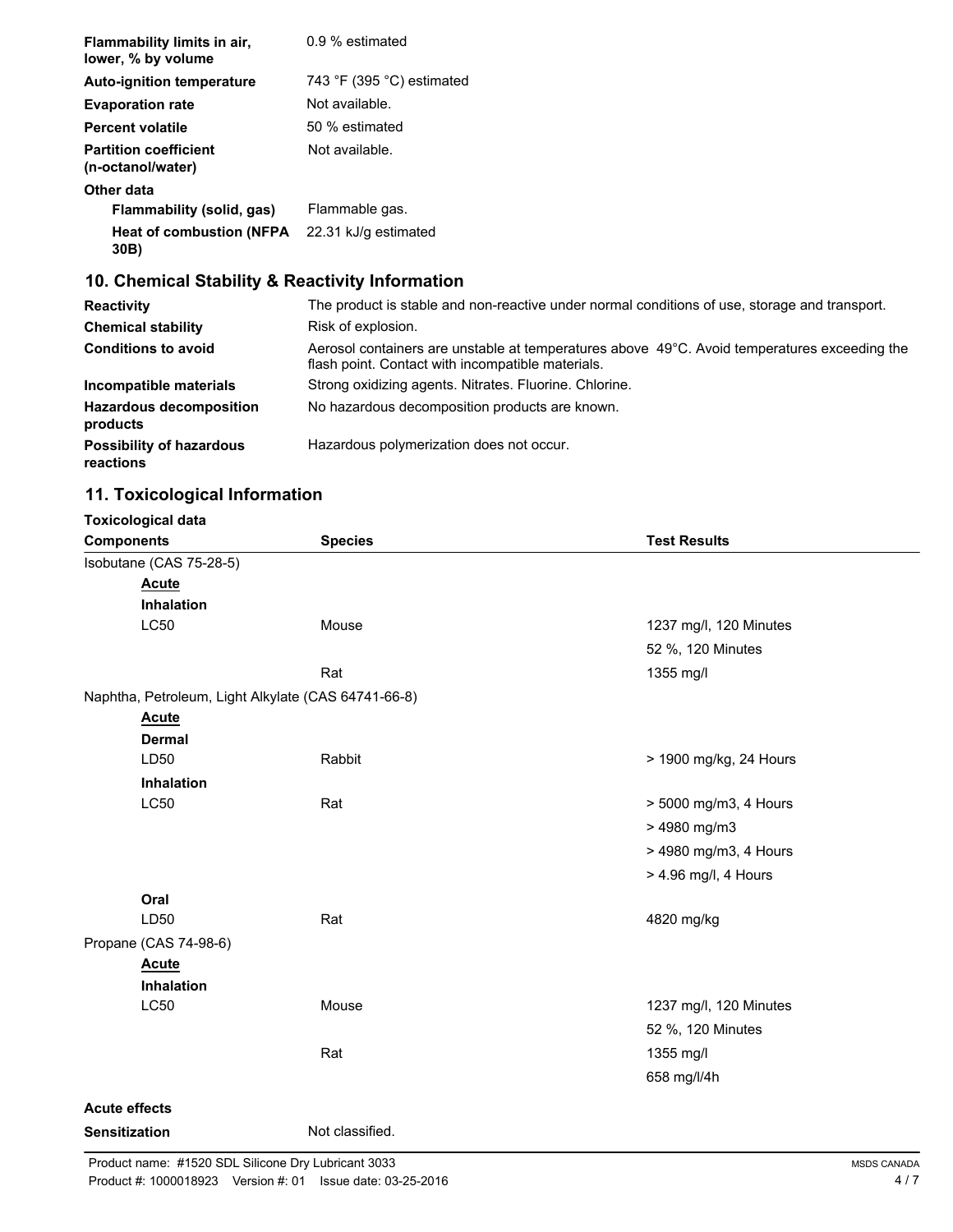| <b>Chronic effects</b>            | Not expected to be hazardous by WHMIS criteria.                                                                     |  |  |
|-----------------------------------|---------------------------------------------------------------------------------------------------------------------|--|--|
| Carcinogenicity                   | Not available.                                                                                                      |  |  |
| <b>Skin corrosion/irritation</b>  | Prolonged skin contact may cause temporary irritation.                                                              |  |  |
| Serious eye damage/irritation     | Direct contact with eyes may cause temporary irritation.                                                            |  |  |
| <b>Mutagenicity</b>               | No data available to indicate product or any components present at greater than 0.1% are<br>mutagenic or genotoxic. |  |  |
| <b>Reproductive effects</b>       | This product is not expected to cause reproductive or developmental effects.                                        |  |  |
| <b>Teratogenicity</b>             | Not available.                                                                                                      |  |  |
| <b>Symptoms and target organs</b> | Direct contact with eyes may cause temporary irritation.                                                            |  |  |
| <b>Synergistic materials</b>      | Not available.                                                                                                      |  |  |

### **12. Ecological Information**

| Ecotoxicological data<br><b>Components</b>          |                                                                                                                                                                                                                                                                                  | <b>Species</b>                                             | <b>Test Results</b>  |
|-----------------------------------------------------|----------------------------------------------------------------------------------------------------------------------------------------------------------------------------------------------------------------------------------------------------------------------------------|------------------------------------------------------------|----------------------|
| Naphtha, Petroleum, Light Alkylate (CAS 64741-66-8) |                                                                                                                                                                                                                                                                                  |                                                            |                      |
| <b>Aquatic</b>                                      |                                                                                                                                                                                                                                                                                  |                                                            |                      |
| Algae                                               | <b>IC50</b>                                                                                                                                                                                                                                                                      | Algae                                                      | 30000 mg/L, 72 Hours |
| <b>Ecotoxicity</b>                                  | Contains a substance which causes risk of hazardous effects to the environment.                                                                                                                                                                                                  |                                                            |                      |
| <b>Environmental effects</b>                        | An environmental hazard cannot be excluded in the event of unprofessional handling or disposal.                                                                                                                                                                                  |                                                            |                      |
| <b>Aquatic toxicity</b>                             | The product is not classified as environmentally hazardous. However, this does not exclude the<br>possibility that large or frequent spills can have a harmful or damaging effect on the environment.                                                                            |                                                            |                      |
| Persistence and degradability                       |                                                                                                                                                                                                                                                                                  | No data is available on the degradability of this product. |                      |
| <b>Bioaccumulation</b> /<br>accumulation            |                                                                                                                                                                                                                                                                                  |                                                            |                      |
| <b>Partition coefficient</b>                        |                                                                                                                                                                                                                                                                                  |                                                            |                      |
| Isobutane                                           | 2.76                                                                                                                                                                                                                                                                             |                                                            |                      |
| Propane                                             | 2.36                                                                                                                                                                                                                                                                             |                                                            |                      |
| <b>Mobility in environmental</b><br>media           | No data available for this product.                                                                                                                                                                                                                                              |                                                            |                      |
| Other adverse effects                               | No other adverse environmental effects (e.g. ozone depletion, photochemical ozone creation<br>potential, endocrine disruption, global warming potential) are expected from this component.                                                                                       |                                                            |                      |
| <b>13. Disposal Considerations</b>                  |                                                                                                                                                                                                                                                                                  |                                                            |                      |
| <b>Disposal instructions</b>                        | Collect and reclaim or dispose in sealed containers at licensed waste disposal site. Contents<br>under pressure. Do not puncture, incinerate or crush. Do not allow this material to drain into<br>sewers/water supplies. Dispose in accordance with all applicable regulations. |                                                            |                      |
| Waste from residues / unused<br>products            | Dispose of in accordance with local regulations. Empty containers or liners may retain some<br>product residues. This material and its container must be disposed of in a safe manner (see:<br>Disposal instructions).                                                           |                                                            |                      |

Since emptied containers may retain product residue, follow label warnings even after container is emptied. Empty containers should be taken to an approved waste handling site for recycling or

**Contaminated packaging**

### **14. Transport Information**

| TDG                          |                                                                                                       |
|------------------------------|-------------------------------------------------------------------------------------------------------|
| UN number                    | <b>UN1950</b>                                                                                         |
| UN proper shipping name      | AEROSOLS, flammable                                                                                   |
| Transport hazard class(es)   |                                                                                                       |
| Class                        | 2.1                                                                                                   |
| <b>Subsidiary risk</b>       |                                                                                                       |
| Packing group                | Not applicable.                                                                                       |
| <b>Environmental hazards</b> | D                                                                                                     |
|                              | Special precautions for user Read safety instructions, MSDS and emergency procedures before handling. |
| IATA                         |                                                                                                       |
| UN number                    | UN1950                                                                                                |
| UN proper shipping name      | Aerosols, flammable                                                                                   |

disposal. Do not re-use empty containers.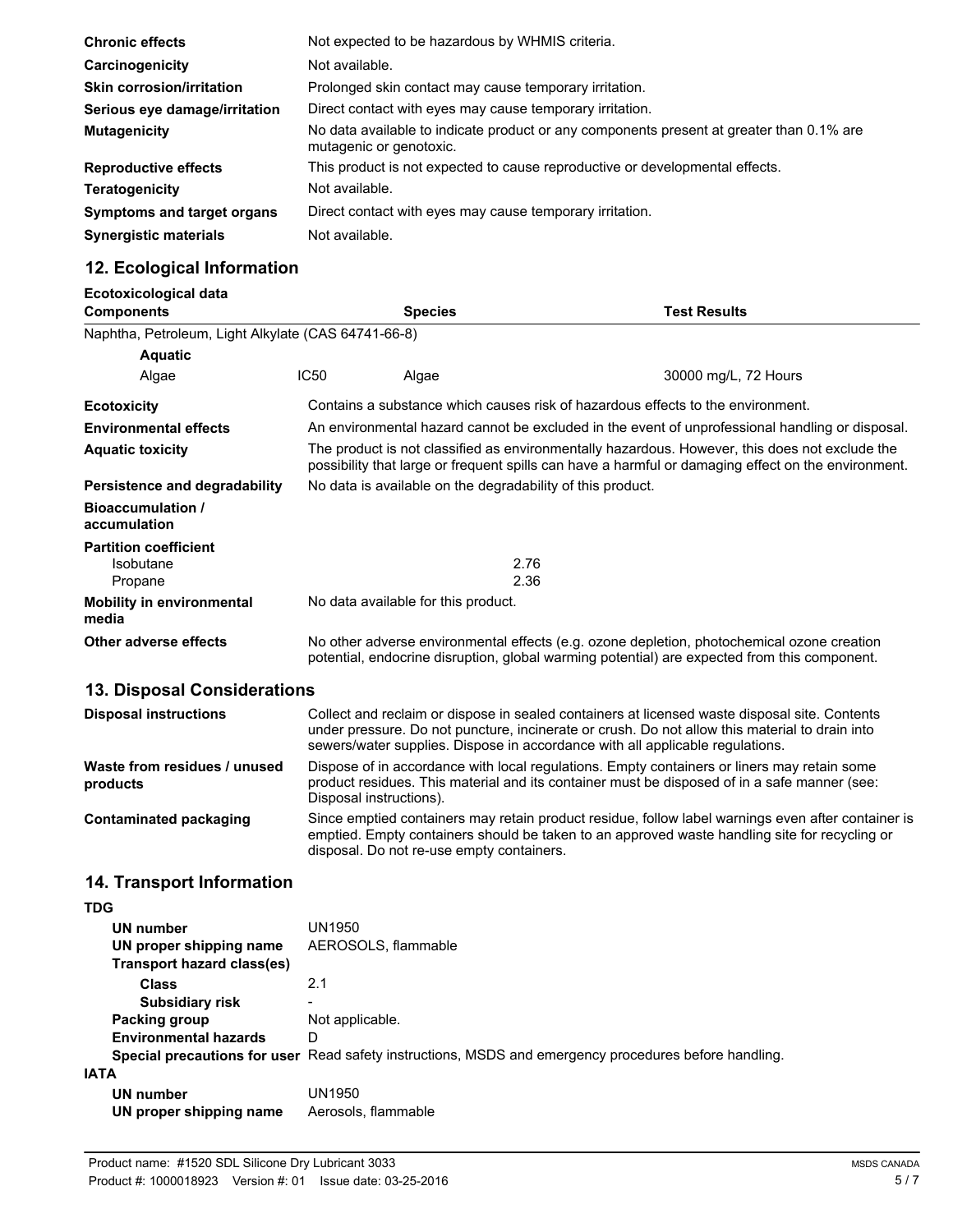|      | Transport hazard class(es)                                                     |                                                                                                       |
|------|--------------------------------------------------------------------------------|-------------------------------------------------------------------------------------------------------|
|      | <b>Class</b>                                                                   | 2.1                                                                                                   |
|      | <b>Subsidiary risk</b>                                                         |                                                                                                       |
|      | Label(s)                                                                       | 2.1                                                                                                   |
|      | Packing group                                                                  | Not applicable.                                                                                       |
|      | <b>Environmental hazards</b>                                                   | No.                                                                                                   |
|      | <b>ERG Code</b>                                                                | 10I                                                                                                   |
|      | Other information                                                              | Special precautions for user Read safety instructions, MSDS and emergency procedures before handling. |
|      |                                                                                |                                                                                                       |
|      | Passenger and cargo<br>aircraft                                                | Allowed with restrictions.                                                                            |
|      | Cargo aircraft only                                                            | Allowed with restrictions.                                                                            |
| IMDG |                                                                                |                                                                                                       |
|      | <b>UN number</b>                                                               | UN1950                                                                                                |
|      | UN proper shipping name                                                        | <b>AEROSOLS</b>                                                                                       |
|      | <b>Transport hazard class(es)</b>                                              |                                                                                                       |
|      | <b>Class</b>                                                                   | 2.1                                                                                                   |
|      | <b>Subsidiary risk</b>                                                         |                                                                                                       |
|      | Packing group                                                                  | Not applicable.                                                                                       |
|      | <b>Environmental hazards</b>                                                   |                                                                                                       |
|      | <b>Marine pollutant</b>                                                        | No.                                                                                                   |
|      | <b>EmS</b>                                                                     | $F-D. S-U$                                                                                            |
|      |                                                                                | Special precautions for user Read safety instructions, MSDS and emergency procedures before handling. |
|      | Transport in bulk according to<br>Annex II of MARPOL 73/78 and<br>the IBC Code | Not applicable.                                                                                       |
|      |                                                                                |                                                                                                       |

#### **IATA; IMDG; TDG**



### **15. Regulatory Information**

**Canadian regulations**

**WHMIS status** Controlled

**WHMIS labeling**



This product has been classified in accordance with the hazard criteria of the CPR and the MSDS contains all the information required by the CPR.

**WHMIS classification** A - Compressed Gas B1 - Flammable Gases

| International Inventories |                                                                           |                        |  |
|---------------------------|---------------------------------------------------------------------------|------------------------|--|
| Country(s) or region      | Inventory name                                                            | On inventory (yes/no)* |  |
| Australia                 | Australian Inventory of Chemical Substances (AICS)                        | No.                    |  |
| Canada                    | Domestic Substances List (DSL)                                            | Yes.                   |  |
| Canada                    | Non-Domestic Substances List (NDSL)                                       | No.                    |  |
| China                     | Inventory of Existing Chemical Substances in China (IECSC)                | No.                    |  |
| Europe                    | European Inventory of Existing Commercial Chemical<br>Substances (EINECS) | No.                    |  |